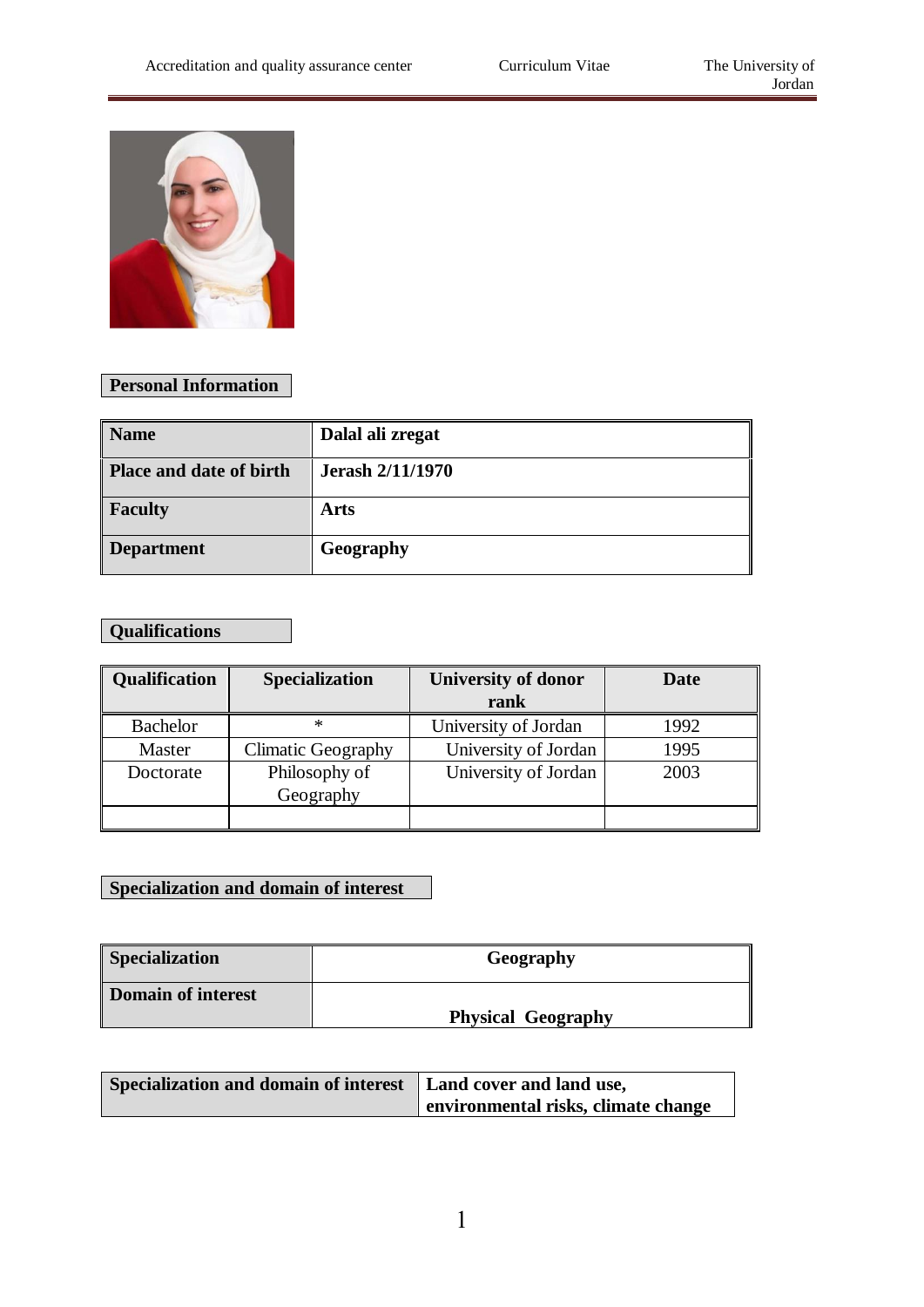#### **Title and abstract of the doctoral thesis (within 150 words)**

Land cover and its Characteristics in Jerash Valley Basin""

**Career Experience**

| <b>Job Title</b>       | <b>Place of work</b>                                                                  | <b>Date</b> |
|------------------------|---------------------------------------------------------------------------------------|-------------|
|                        |                                                                                       |             |
| Lecturer               | Hutet Bani Tamim Collage / Riyadh/ Saudi Arabia                                       | 1997/1998   |
| Assistant<br>Professor | Collage of Education in Arar/Northern Boarder<br>Governorate/ Saudi Arabia            | 2003/2004   |
| Assistant<br>Professor | Department of Arabic Language and Social Sciences / Girls<br>University/ Saudi Arabia | 2004/2008   |
| Full-time<br>Lecturer  | University of Jordan                                                                  | 2009        |
| Assistant<br>Professor | University of Jordan                                                                  | 2011/2014   |
| Co-Professor           | University of Jordan                                                                  | 5/9/2014    |
| Professor              | University of Jordan                                                                  | 9/3/2020    |

#### **Administrative works and committees**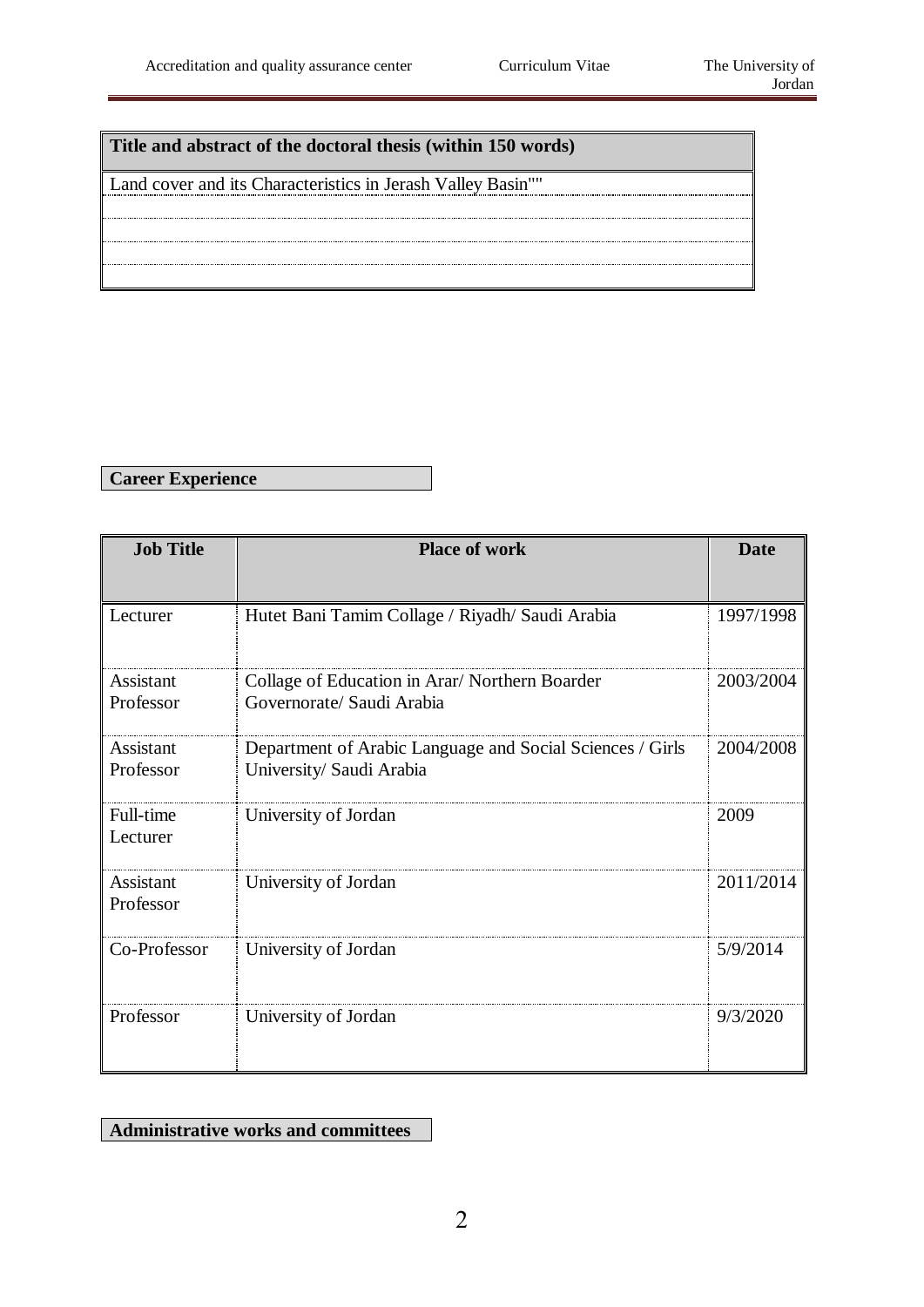ń

J

| <b>Administrative work and</b>              | <b>Date</b>  |
|---------------------------------------------|--------------|
| committee                                   |              |
| <b>FIRST</b> : Administrative Works         |              |
| Vice Dean of the Collage of Arts for        | October 2019 |
| Financial and Administrative Affairs        |              |
| <b>Head of Geography Department</b>         | 17/9/2017    |
| <b>Assistant Dean for Students Affairs,</b> | 4/9/2013     |
| Collage of Arts / University of Jordan      |              |
| Assistant Dean of the Collage of Arts       | 30/9/2012    |
| for Administrative Affairs and First-       |              |
| <b>SECOND: Committees and Tasks</b>         |              |
|                                             |              |
| Member of the Preparatory committee         |              |
| for the First Conference/ The               | 1/12/2019    |
| Member of the Accreditation and             | 2018/2019    |
| <b>Quality Assurance Committee</b>          |              |
|                                             |              |
|                                             |              |
| Member of the Committee for                 |              |
| Developing competency Questions/            | 2018/2019    |
| A member of an Investigation                | 2018/2019    |
| committee in a complaint filed against      |              |
| Member of the Social Committee and          |              |
| community communication /                   | 2018/2019    |
| Member of the Social Committee /            | 2018/2019    |
| College of Arts                             |              |
| Rapporteur of the Graduate Studies          | 18/9/2018    |
| Committee                                   |              |
| Member of the technical committee           |              |
| for reviewing the national standards        | 2018         |
| Rapporteur of the Graduate Studies          |              |
| Committee / Head of the Department          | 18/9/2017    |
| Member of the Preparatory                   |              |
| <b>Committee for Literature IV</b>          | 20/11/2017   |
| Rapporteur of the Social Committee /        | 18/9/2017    |
| Head of the Department                      |              |
| Rapporteur of the Study Plan and            | 18/9/2017    |
| <b>Ouality Assurance Committee / Head</b>   |              |
| Committee reporter for the Scientific       | 3/10/2017    |
| Day of the Department of Geography          |              |
| Member of the Committee for                 |              |
| Receiving and Auditing the Final            |              |
| Reporter (reserve member) of a              | 8/5/2017     |
| quarrel investigation committee             |              |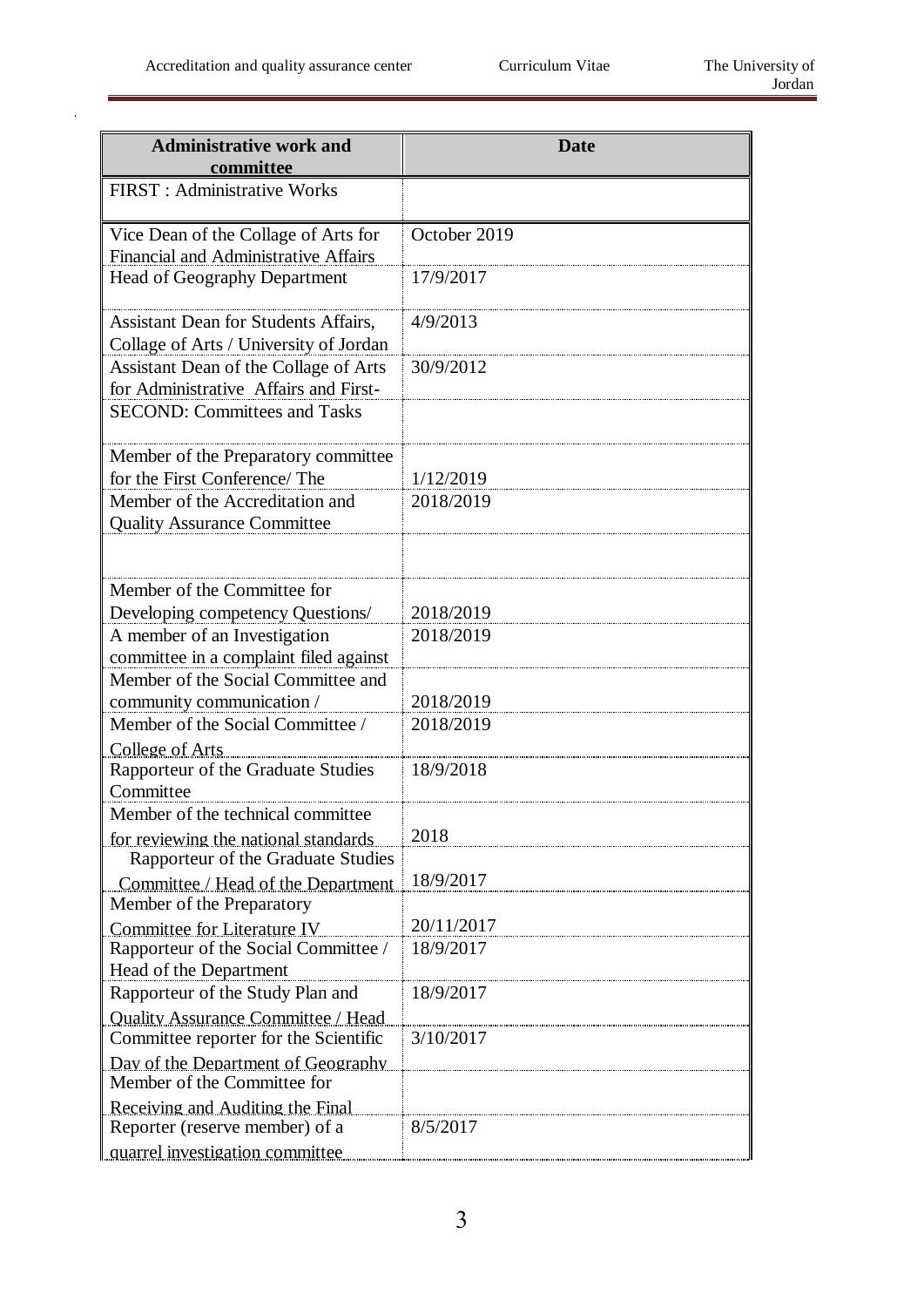ń

| Member of the committee that                                                 |            |
|------------------------------------------------------------------------------|------------|
| received the results of the final exams                                      | 24/4/2017  |
|                                                                              |            |
|                                                                              |            |
| Member of the Committee for                                                  |            |
| <b>Supervising Student Council Elections</b>                                 |            |
| Member of the Social Committee for                                           |            |
| the academic year $2016/2017$ in the                                         | 5/9/2016   |
| Member of the Committee to                                                   | 8/9/2016   |
| <b>Investigate Violations Committed by</b><br>Member of the Plan and Quality |            |
|                                                                              | 5/9/2016   |
| <b>Assurance Committee in the</b><br>Member of the Committee for             |            |
| Communication with the Local                                                 |            |
| Member of the Cultural and Scientific                                        |            |
| Activities Committee in the                                                  | 5/9/2016   |
| Member of the Audit Committee for                                            |            |
| the final exams for the $2015/2016$                                          | 3/8/2016   |
| Member of the Audit Committee for                                            |            |
| the final exams for the 2015/2016                                            | 3/8/2016   |
| Member of the Higher Elections                                               |            |
| Committee at the College of Arts /                                           | 17/3/2015  |
| Member of the Committee for                                                  |            |
| Computing the Geography of Jordan                                            | 23/7/2015  |
| Member of the Committee for                                                  |            |
| Communication with the Local                                                 | 8/9/2015   |
| Member of the Social Committee in                                            | 8/9/2015   |
| the Geography Department /<br>Member of the Scientific and Cultural          |            |
|                                                                              | 8/9/2015   |
| <b>Activities Committee in the</b><br>Member of the Student Affairs          |            |
| Committee at the College of Arts /                                           | 20/9/2015  |
| Member of the permanent committees                                           |            |
| of the College of Arts / University of                                       | 20/9/2015  |
| Member of the Committee for                                                  |            |
| <b>Reviewing Student Violations</b> /                                        | 20/9/2015  |
| Coordinator of the Bachelor's                                                |            |
| Program in the Department of                                                 | 26/11/2015 |
| Member of the committee discussing                                           |            |
| a master's thesis in the Geography                                           | 13/12/2015 |
| Member of the Audit Committee for                                            |            |
| the final examinations for the first                                         | 27/12/2015 |
| Member of the Cultural and Scientific                                        |            |
| <b>Activities Committee in the</b>                                           | 8/9/2014   |
| Rapporteur of the final examination                                          | 18/5/2014  |
| committee for the second semester                                            |            |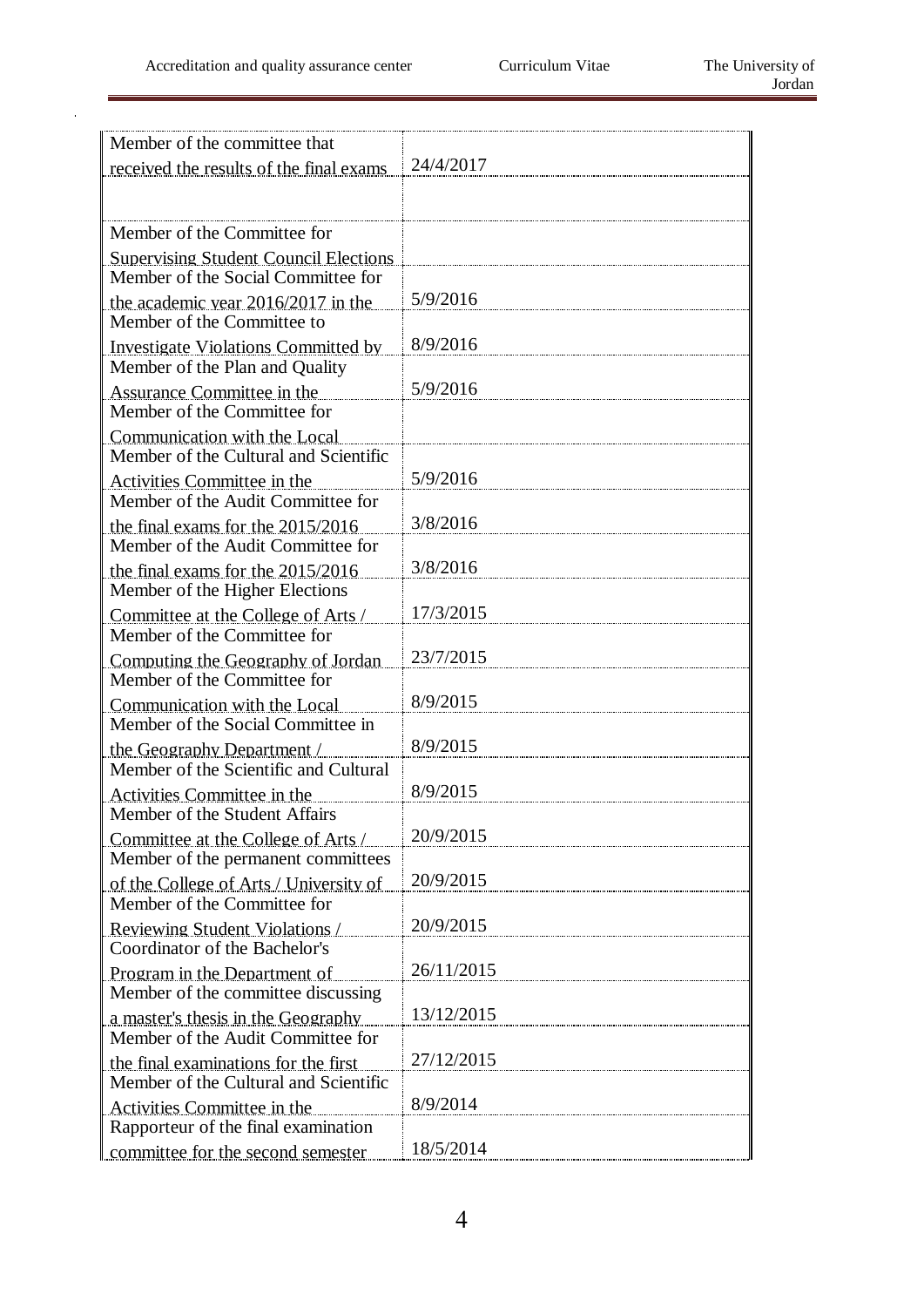ŕ

| 8/12/2013  |
|------------|
|            |
| 5/12/2013  |
|            |
| 12/11/2013 |
|            |
| 12/11/2013 |
|            |
|            |
|            |
| 29/10/2013 |
|            |
| 29/10/2013 |
|            |
| 29/10/2013 |
|            |
| 6/8/2013   |
|            |
| 9/4/2013   |
| 29/9/2012  |
|            |
|            |
| 9/12/2012  |
|            |
| 30/11/2011 |
|            |
| 23/12/2009 |
|            |
| 30/12/2009 |
|            |

## **Recent Publications within last five years**

| Name of researcher | <b>Research title, Publisher, Date</b> |
|--------------------|----------------------------------------|
| Dr. Dalal Zregat   | Application of geographic Information  |
|                    | system As seen\by employees working    |
|                    | in it in Amman Public Institutions/    |
|                    | Deanship of Scientific Research -      |
|                    | University of Jordan / 2011            |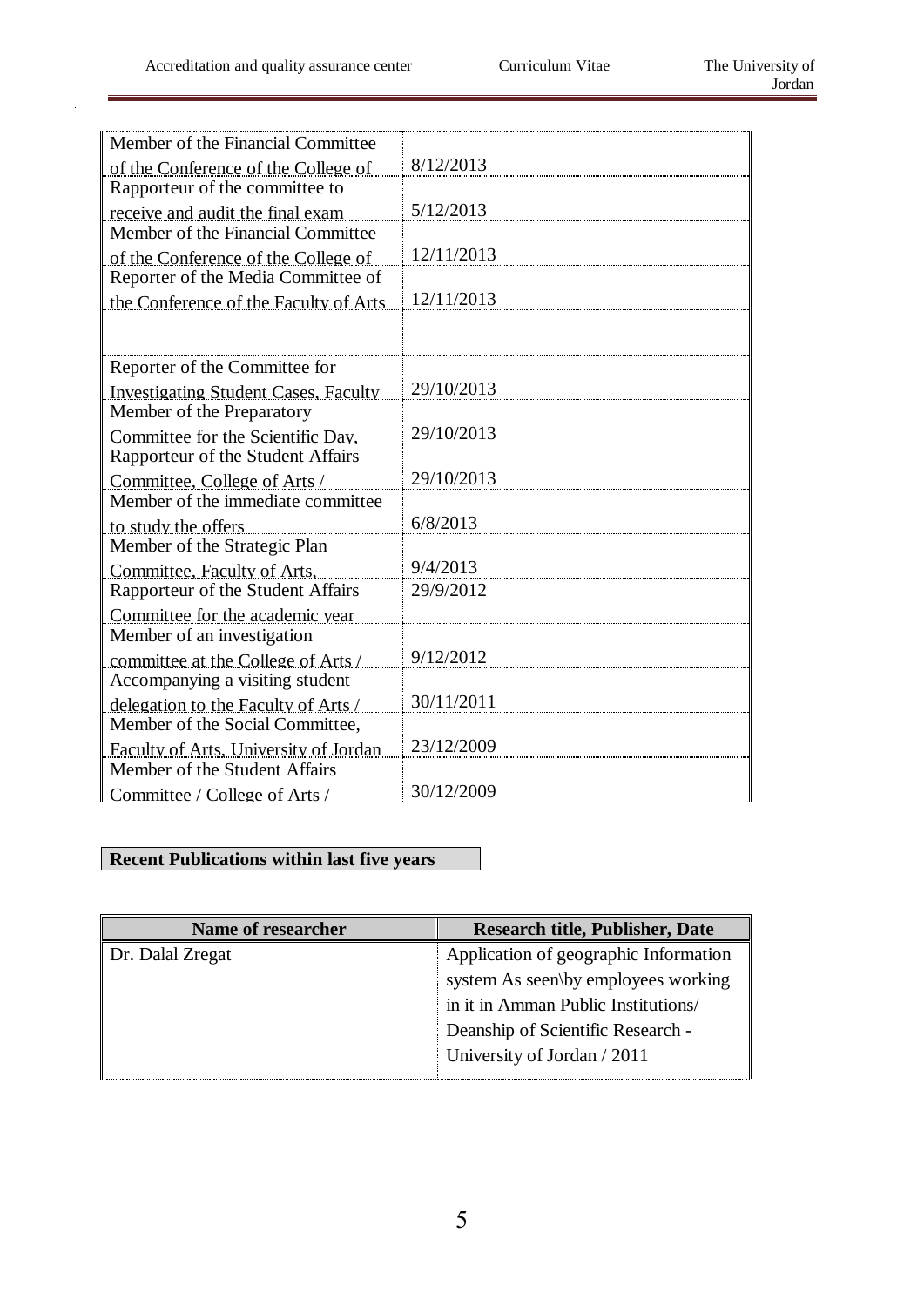| Dr. Dalal Zregat, Dr. Yusra Al Husban                            | Detecting the change in land cover<br>using aerial photos and geographic<br>information systems in Burma District -<br>Jerash / Deanship of Scientific Research<br>- University of Jordan / 2012                                                                                        |
|------------------------------------------------------------------|-----------------------------------------------------------------------------------------------------------------------------------------------------------------------------------------------------------------------------------------------------------------------------------------|
| Dr. Yahya Farhan, Dr. Dalal Zregat<br><b>Ibrahim Farhan</b>      | Spatial estimation of soil erosion risk<br>using RUSEL Approach ERS, and GIS<br>Techniques case study of kufranja<br>watershed, northern Jordan/Scientific<br>Research/2013                                                                                                             |
| Dr. Dalal Zregat                                                 | Land Cover change in Jarash<br>Governorate between 1952-2009 using<br>Geographic Information Systems (GIS)<br>and Remote Sensing (RS), Jordan<br>journal of social sciences, vol(7) no(1),<br>university of Jordan, 2014                                                                |
| Dr. Dalal Zregat<br>Dr. Yusra Al Husban<br>Dr. khalid abaalzamat | forest land cover in wadi kufrange<br>basine/ jordan during the period 1978-<br>$2010$ ; using remote sensing (RS) and<br>geographic information system(GIS)<br>techniques//University of Mu'tah -<br>Mutah Journal for Research and<br>Studies /2014, vol 29, no3. Pp 125-162,<br>2014 |
| Dr. Yahya Farhan d. Dalal Zregat<br>Dr. Samer Nawaisa            | Assessing the Influence of Physical<br>Factors on Spatial Soil Erosion Risk in<br>Northern Jordan/ Journal of American<br>Science $2014$ , vol 10, number(7), p p<br>29-39; ISSN; 1545-1003                                                                                             |
| Dr. Yahya Farhan, Dr. Dalal Zregat, and<br>Dr. Ali Anbar         | <b>Assessing Farmers' Perception</b><br>of Soil Erosion Risk<br>In Northern Jordan, Journal of<br><b>Environmental Protection,</b><br>Scientific Research, 2015; vol 6;<br>p p867-884                                                                                                   |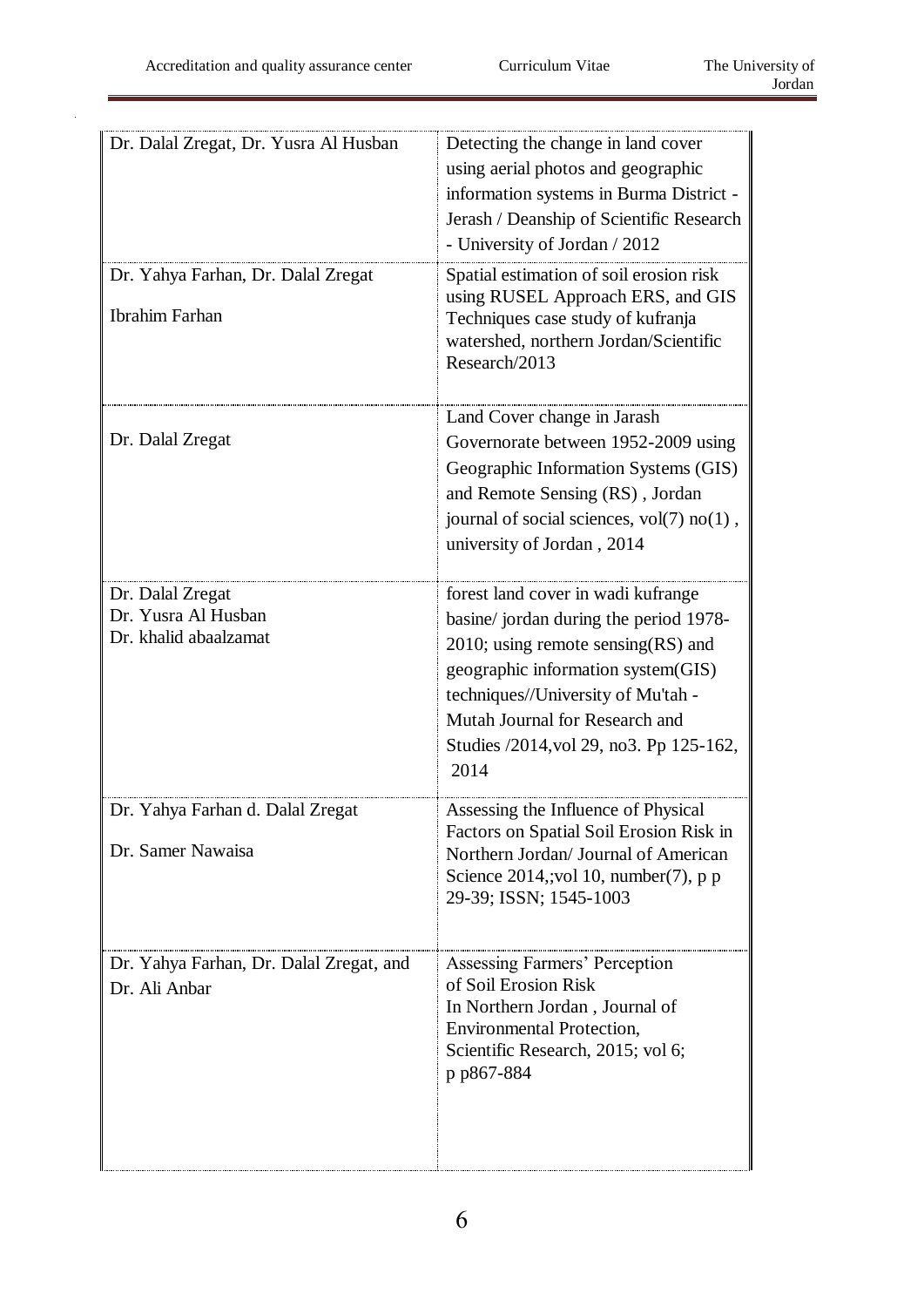ń

| Dr. Dalal Zregat                                                 | The change of land cover and land use<br>in Azraq district / Zarqa governorate<br>between 1978-2015 using geographic<br>information systems and remote<br>sensing, Jordan Journal of Social<br>Sciences, Volume 9, Issue 3, 2016                            |
|------------------------------------------------------------------|-------------------------------------------------------------------------------------------------------------------------------------------------------------------------------------------------------------------------------------------------------------|
| Dr. Dalal Zregat                                                 | Factors of Land Cover Change and<br>Land Use from the Viewpoint of<br>Landowners / Case Study: Burma-<br><b>Jerash District</b>                                                                                                                             |
| Dr. Dalal Zregat, Dr. Yusra Al Husban                            | Morphometric Characteristics of the<br>Zarqa River Basin in Jordan, Using<br>Geographic Information Systems and a<br>Digital Wheel Model, Studies: Human<br>and Social Sciences, 42                                                                         |
| Dr. Yahya Farhan, Dr. Dalal Zregat, Dr.<br>Ali Anbar, and others | Prioritization of W.Mujib<br>Catchment(Southern Jordan)<br>through Morphometric and<br>Discriminant Analysis, GIS and<br>RS Techniques, journal of<br>geoscience and environment<br>protection, Vol.8 No.2,<br>February 2018<br>DOI: 10.4236/ojg.2018.82009 |
| Dr. Yahya Farhan, Dr. Dalal Zregat, Dr.<br>Ali Anbar, and others | Prioritization of Promising Wadi<br>Wala Watershed (Southern<br>Jordan) Using GIS-Based<br>Morphometric Analysis and<br>Multivariate Statistics, open<br>journal of geology, Vol.8 No.2,<br>April 10, 2018<br>DOI: 10.4236/gep.2018.64009                   |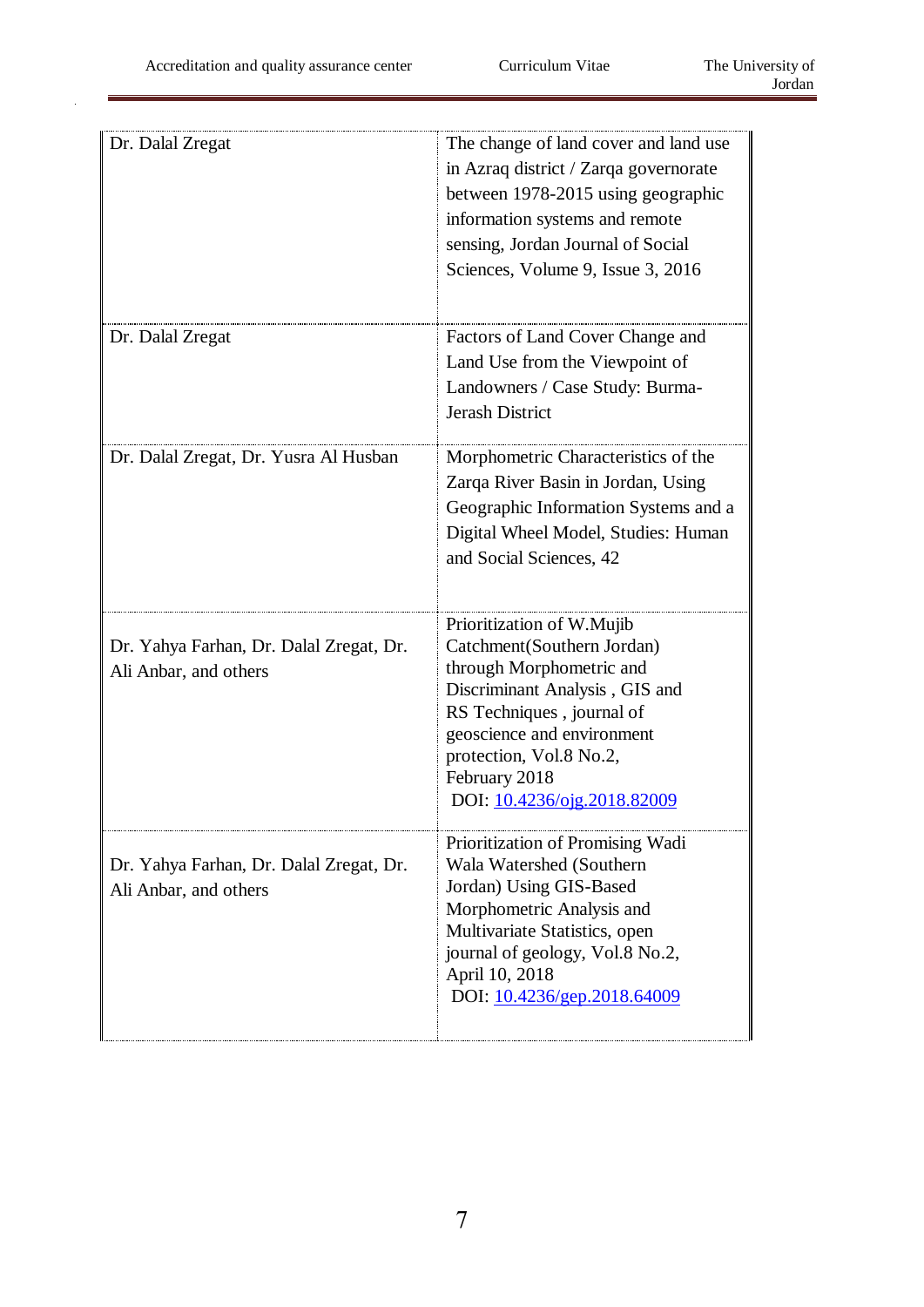| Dr. Dalal Zregat                                              | .13<br>dalal zreqat, Land Cover/ Land<br>Use Changes in Wadi Ibn Hammad<br>Basin, Al karak Governorate, Jordan<br>during 1986-2016, Jordan journal of<br>social science, Volume(11) Numbers(2)<br>pp 261-287                                                                                                               |
|---------------------------------------------------------------|----------------------------------------------------------------------------------------------------------------------------------------------------------------------------------------------------------------------------------------------------------------------------------------------------------------------------|
| Reem Al-Kharouf<br><b>Adnan Noiran</b><br>Dalal Zregat        | Detecting the extent of change in land<br>cover and land use in the Ramtha<br>district using remote sensing and<br>geographic information systems (1985-<br>2014) and future prediction of land use<br>and land cover 2019, Yarmouk<br>Research Journal, Volume 28, Issue 2                                                |
| Nour Al-Shaqour<br>Dalal Zregat                               | Study of the change in the area of land<br>cover and land use in Karak<br>Governorate during the period 1986-<br>2017 using a geographic information<br>system and remote consultation,<br>accepted for publication, An-Najah<br>National University Journal for<br>Research (Humanities), 2022, Volume<br>36, Issue $(1)$ |
| Abdel-Rahim Al-Drabaa<br>Dalal Zregat<br><b>Qasim Dweikat</b> | The Turkish Development Experience<br>and its Role in Strengthening the State's<br>Political Power, 2020, Journal of the<br>Islamic University for Human Research,<br>Volume 28, Second Issue (accepted for<br>publication)                                                                                                |
| Dalal Zregat<br>Maysoon Zghoul                                | Predicting soil degradation using<br>RUSLE, GIS, and remote sensing<br>techniques In Wadi Ibn Hammad Basin<br>/ Karak Governorate, Studies for Social<br>and Human Sciences (accepted for<br>publication)                                                                                                                  |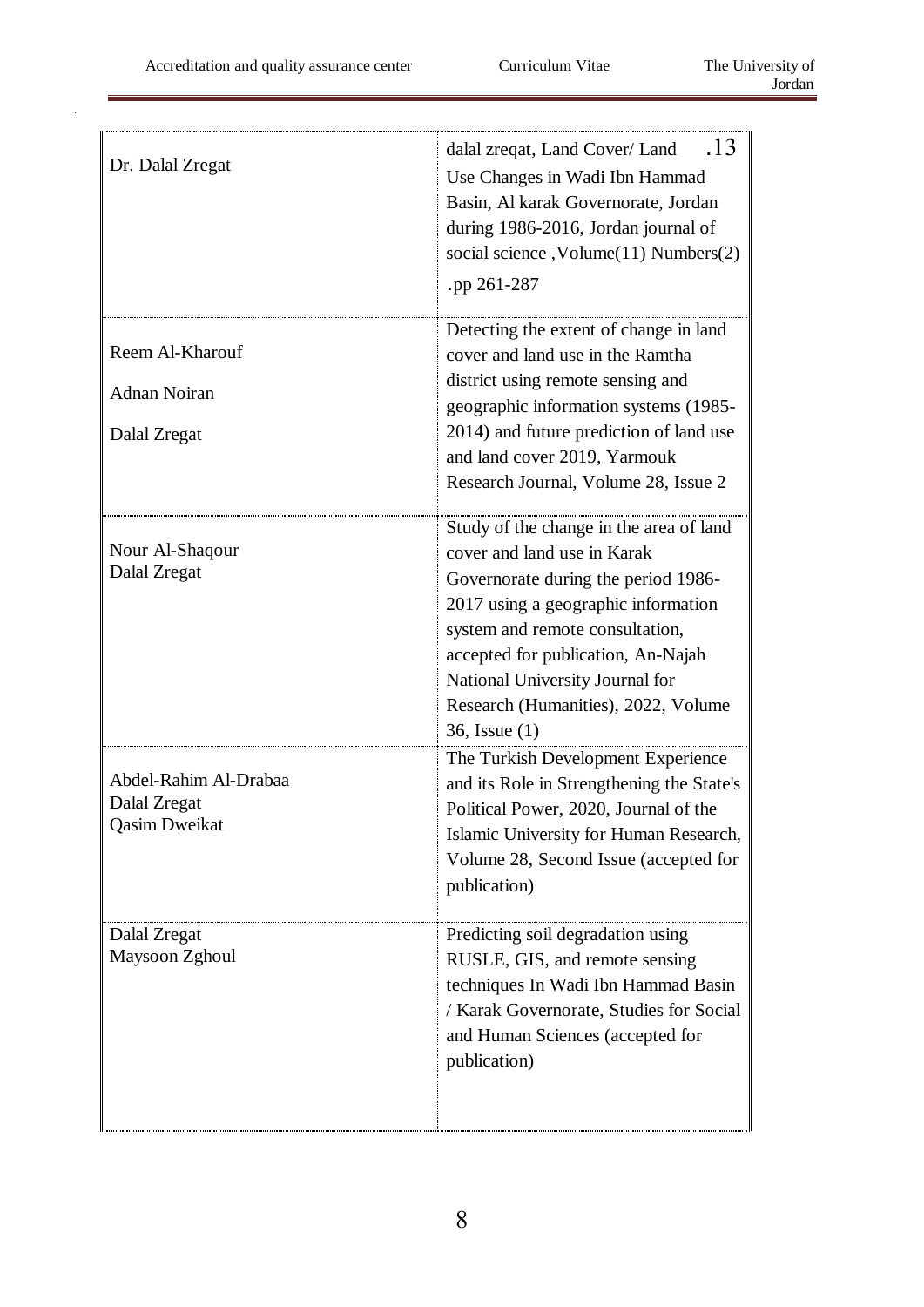| Abdel-Rahim Al-Drabaa<br>Dalal Zregat  | Modern policies and strategies of the<br>Turkish state<br>The Seventh International Conference<br>on Social Sciences. Ankara - Turkey<br>$25-27/10/2019$  |
|----------------------------------------|-----------------------------------------------------------------------------------------------------------------------------------------------------------|
| yousra al housban, dalal zregat        | the role of digital elevation model<br>(DEM) in geomorphological analysis of<br>Berien , Jordan, , dirasat, vol(38) no (3)<br>university of Jordan, 2011, |
| Numan shehadeh, dala zregat,<br>(BooK) | the environmental hazards and<br>disasters, dar safa publishing-<br>distributing, Amman, ISBN, 978-9957-<br>616-87-8, 2018                                |

**Supported research projects**

| Name of the researcher (researchers) | The research project and the<br>supporting Party                                                                                                                                                             |
|--------------------------------------|--------------------------------------------------------------------------------------------------------------------------------------------------------------------------------------------------------------|
| Dr. Dalal Zregat                     | Change in land cover and land use in<br>Wadi Ibn Hammad / Karak<br>Governorate / Deanship of Scientific<br>Research / University of Jordan<br>2016                                                           |
| Dr. Yahya Farhan<br>Dr. Dalal Zregat | Spatial estimation of soil erosion risk<br>using RUSEL Approach ERS, and<br>GIS Techniques case study of<br>kufranja watershed, northern<br>Deanship of Scientific Research /<br>University of Jordan / 2013 |
|                                      |                                                                                                                                                                                                              |
|                                      |                                                                                                                                                                                                              |

**Scientific conferences and symposia**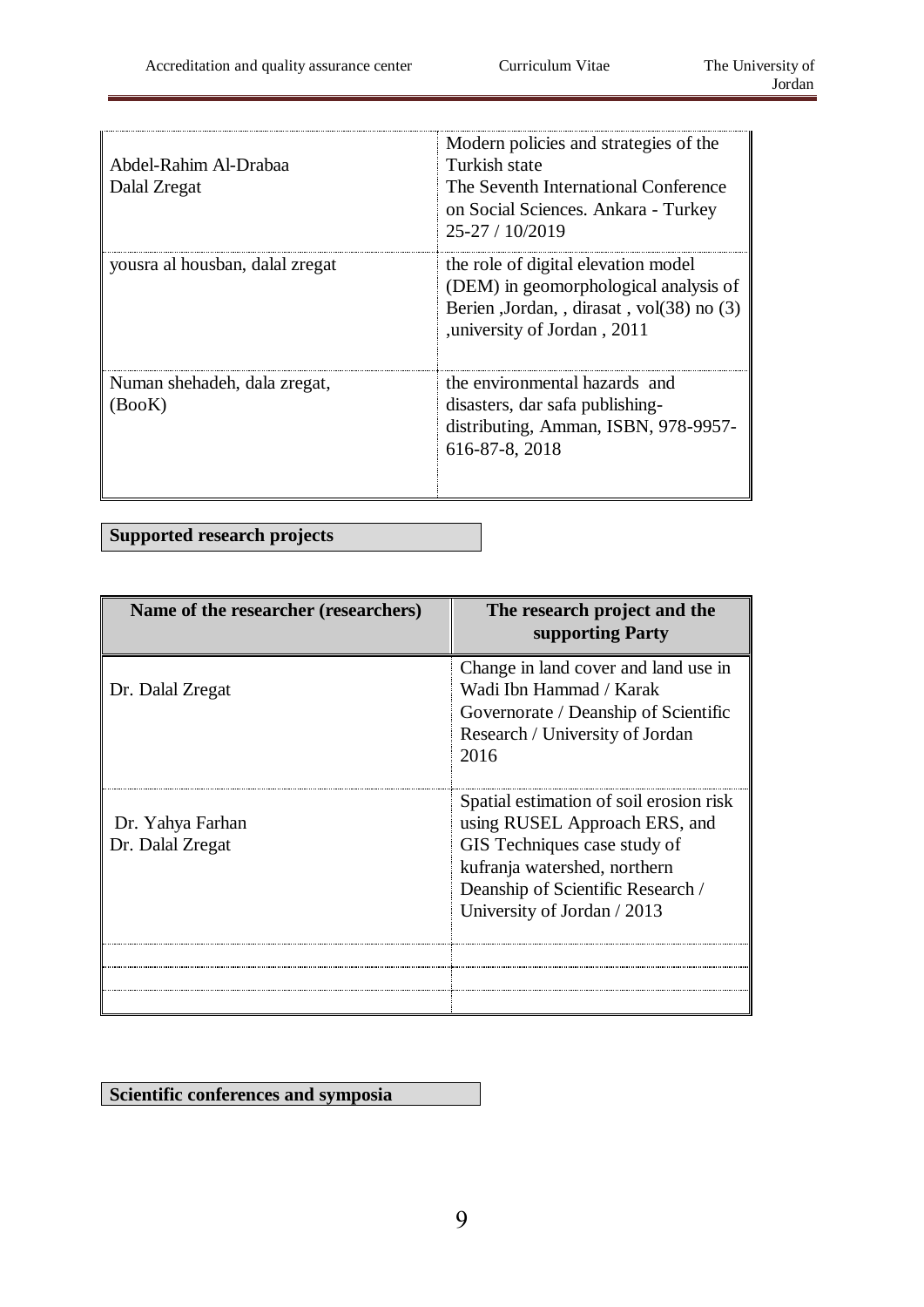| <b>Conference Title</b>                                                                                                                                                                                                                                                                                                     | <b>Place and date of</b><br>conference                                                                                                                                             | 'Type of participation                             |
|-----------------------------------------------------------------------------------------------------------------------------------------------------------------------------------------------------------------------------------------------------------------------------------------------------------------------------|------------------------------------------------------------------------------------------------------------------------------------------------------------------------------------|----------------------------------------------------|
| <b>International Conference on</b><br><b>Advanced Remote Sensing</b><br>Systems, Technologies and<br><b>Applications for Earth</b><br>Observation                                                                                                                                                                           | King Abdulaziz City for<br><b>Technical Sciences</b><br>during the period 7-22 /<br>5/2005 / Riyadh / Saudi<br>Arabia.                                                             | Attending                                          |
| The first international<br>conference on geographic<br>information systems                                                                                                                                                                                                                                                  | Khobar during the<br>period 21-23 / 11/2005,<br>Dammam, Saudi Arabia                                                                                                               | Participate, Worksheet                             |
| Conference on the Crisis of<br>Scientific Research in the<br>Arab World                                                                                                                                                                                                                                                     | Princess Sumaya<br>University, during the<br>period 22-23 / 4/2011,<br>Amman, Jordan.                                                                                              | Participate, Worksheet                             |
| A strategic view of the<br>Islamic world in the twenty-<br>first century: opportunities,<br>developments in the twenty-<br>first century<br>"International Congress of<br>21st Century Islamic World:<br>A Strategic Perspective<br>Opportunities, Possibilities,<br>Developments, Challenges,<br><b>Solution Proposals</b> | Yuzhengo Yale<br>University, Van /<br>Turkey<br>During the period 11-13<br>May 2017<br>", Which was hosted by<br>Yüzüncü Yıl University<br>in the period between<br>10-14 May 2017 | Worksheet                                          |
| Participatory workshop /<br><b>Higher Population Council</b>                                                                                                                                                                                                                                                                | 25/6/2018                                                                                                                                                                          | Participation in the<br><b>Technical Committee</b> |
| The Fifth Scientific<br>Conference on Social<br>Sciences / Yildiz University                                                                                                                                                                                                                                                | Yildiz University of<br>Technology / Istanbul,<br>Turkey<br>25-28 / 10/2018                                                                                                        | Participate, Worksheet                             |
| The Seventh International<br>Conference of Social<br>Sciences, Ankara, Turkey                                                                                                                                                                                                                                               | University of Ankara -<br>Ankara - Turkey<br>25-27 / 10/2019                                                                                                                       | Participate, Worksheet                             |
|                                                                                                                                                                                                                                                                                                                             |                                                                                                                                                                                    |                                                    |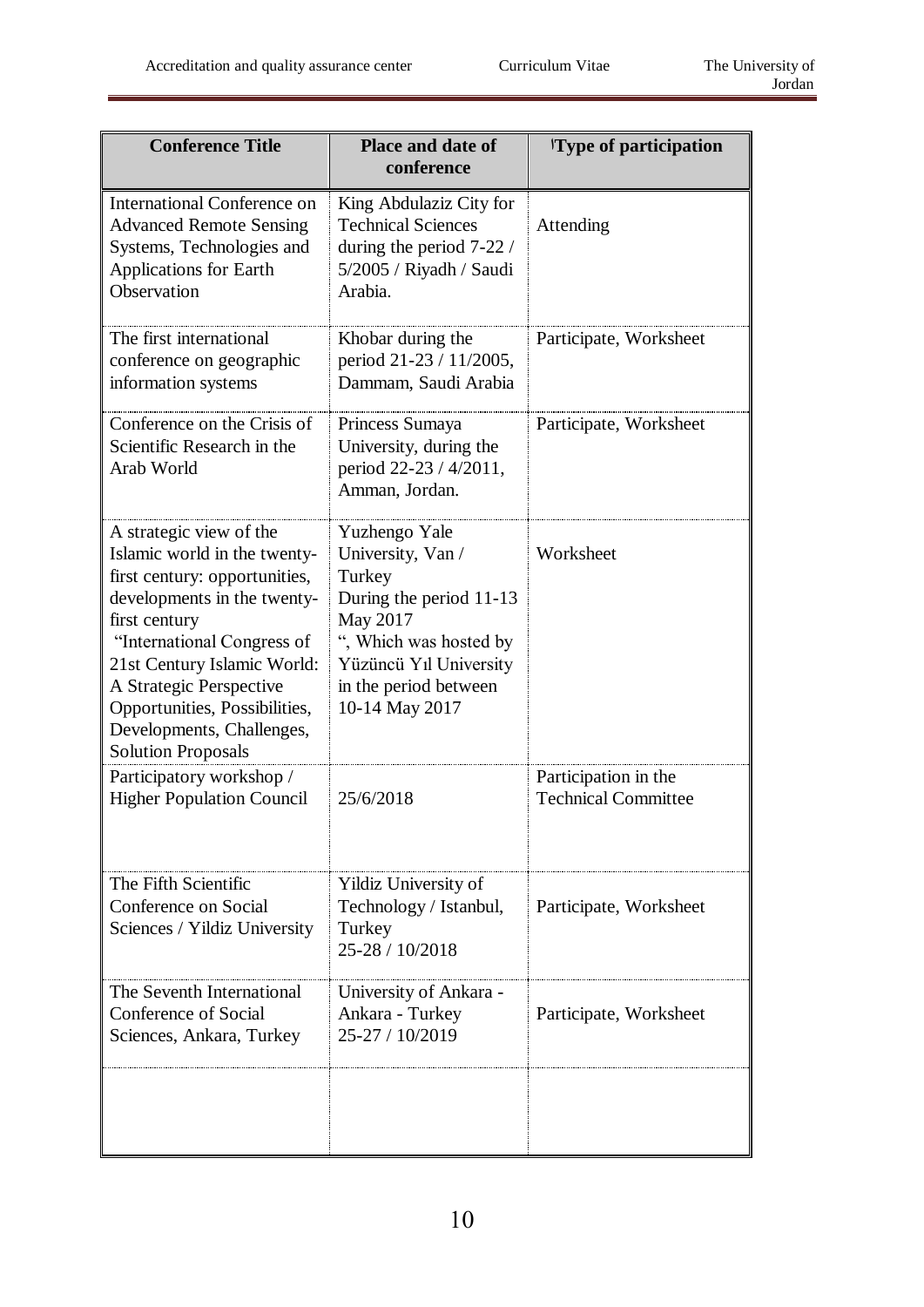## **Training courses**

| <b>Name of course</b>                                                                                                                                                  | <b>Date</b> |
|------------------------------------------------------------------------------------------------------------------------------------------------------------------------|-------------|
| <b>International Computer Driving License</b><br>Course, Philadelphia University.                                                                                      | 2001        |
| English conversation course, Yarmouk<br>University.                                                                                                                    | 1998        |
| E-learning course                                                                                                                                                      | 2015        |
| Increase the citation rate for scientific<br>research / Center for Accreditation and<br>Quality Assurance / University of Jordan<br>How to increase your citation rate | 2018        |
| Teaching ethics from an applied perspective<br>Ethics teaching                                                                                                         | 7/5/2018    |
| Quality assurance procedures for academic<br>programs at the University of Jordan                                                                                      | 17/10/2018  |
| Make drawings and diagrams using<br>Microsoft Physio                                                                                                                   | 27/6/2018   |
| Building the basics of innovation, creativity<br>and leadership among students<br>"Building entrepreneurs's creativity,<br>innovation and ship                         | 12/11/2018  |
| Zero theory and practice                                                                                                                                               | 22/11/2018  |
| Effective use of PowerPoint Presentation in<br>Teaching and Research"                                                                                                  | 21/12/2018  |
| "Using social media for learning"                                                                                                                                      | 7/2/2019    |
| Conducting quizzes through the modem<br>system                                                                                                                         | 13/2/2019   |